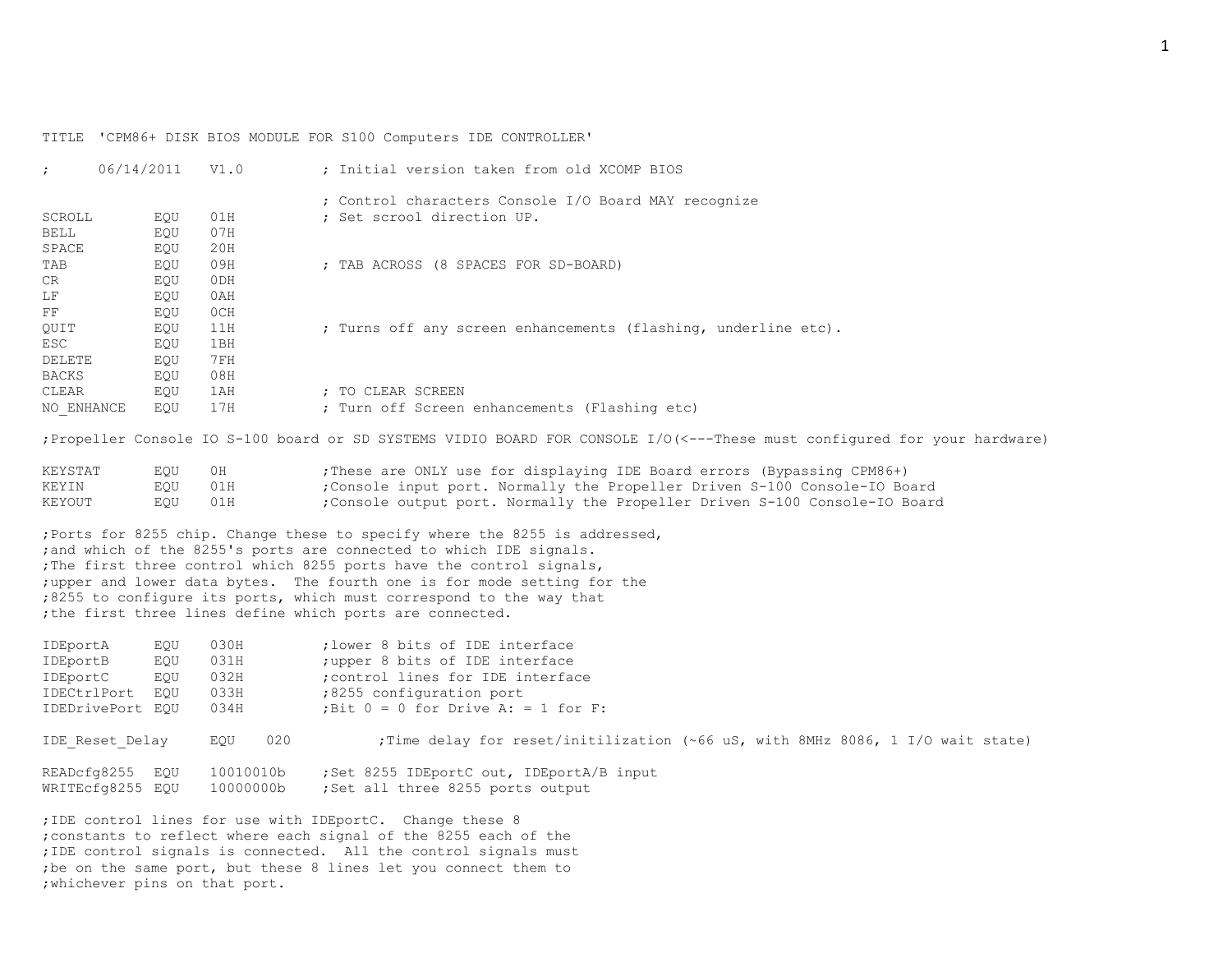IDEa0line EQU 01H ;direct from 8255 to IDE interface IDEa1line EQU 02H ;direct from 8255 to IDE interface IDEa2line EQU 04H ;direct from 8255 to IDE interface IDEcs0line EQU 08H ;inverter between 8255 and IDE interface IDEcs1line EQU 10H ;inverter between 8255 and IDE interface IDEwrline EQU 20H ;inverter between 8255 and IDE interface IDErdline EQU 40H ;inverter between 8255 and IDE interface IDErstline EQU 80H ;inverter between 8255 and IDE interface ; ;Symbolic constants for the IDE Drive registers, which makes the ;code more readable than always specifying the address pins REGdata EQU IDEcs0line REGerr EQU IDEcs0line + IDEa0line REGseccnt EQU IDEcs0line + IDEa1line REGsector EQU IDEcs0line + IDEa1line + IDEa0line REGcylinderLSB EQU IDEcs0line + IDEa2line REGcylinderMSB EQU IDEcs0line + IDEa2line + IDEa0line REGshd EQU IDEcs0line + IDEa2line + IDEa1line ; (OEH) REGcommand EQU IDEcs0line + IDEa2line + IDEa1line + IDEa0line ;(0FH) REGstatus EQU IDEcs0line + IDEa2line + IDEa1line + IDEa0line REGcontrol EQU IDEcs1line + IDEa2line + IDEa1line REGastatus EQU IDEcs1line + IDEa2line + IDEa1line + IDEa0line ;IDE Command Constants. These should never change. COMMANDrecal EQU 10H COMMANDread EQU 20H COMMANDwrite EQU 30H COMMANDinit EQU 91H COMMANDid EQU 0ECH COMMANDspindown EQU 0E0H COMMANDspinup EQU 0E1H ; MAXSEC EQU 3DH ;Sectors per track for CF my Memory drive, Kingston CF 8G. (CPM format, 0-3D) ;Note this will also work with a Seagate 6531 IDE drive SECSIZ EQU 512 ; Always 512 byte sectors ; ; IDE Status Register: ; bit 7: Busy 1=busy, 0=not busy ; bit 6: Ready 1=ready for command, 0=not ready yet ; bit 5: DF 1=fault occured insIDE drive ; bit 4: DSC 1=seek complete ; bit 3: DRQ 1=data request ready, 0=not ready to xfer yet ; bit 2: CORR 1=correctable error occured ; bit 1: IDX vendor specific ; bit 0: ERR 1=error occured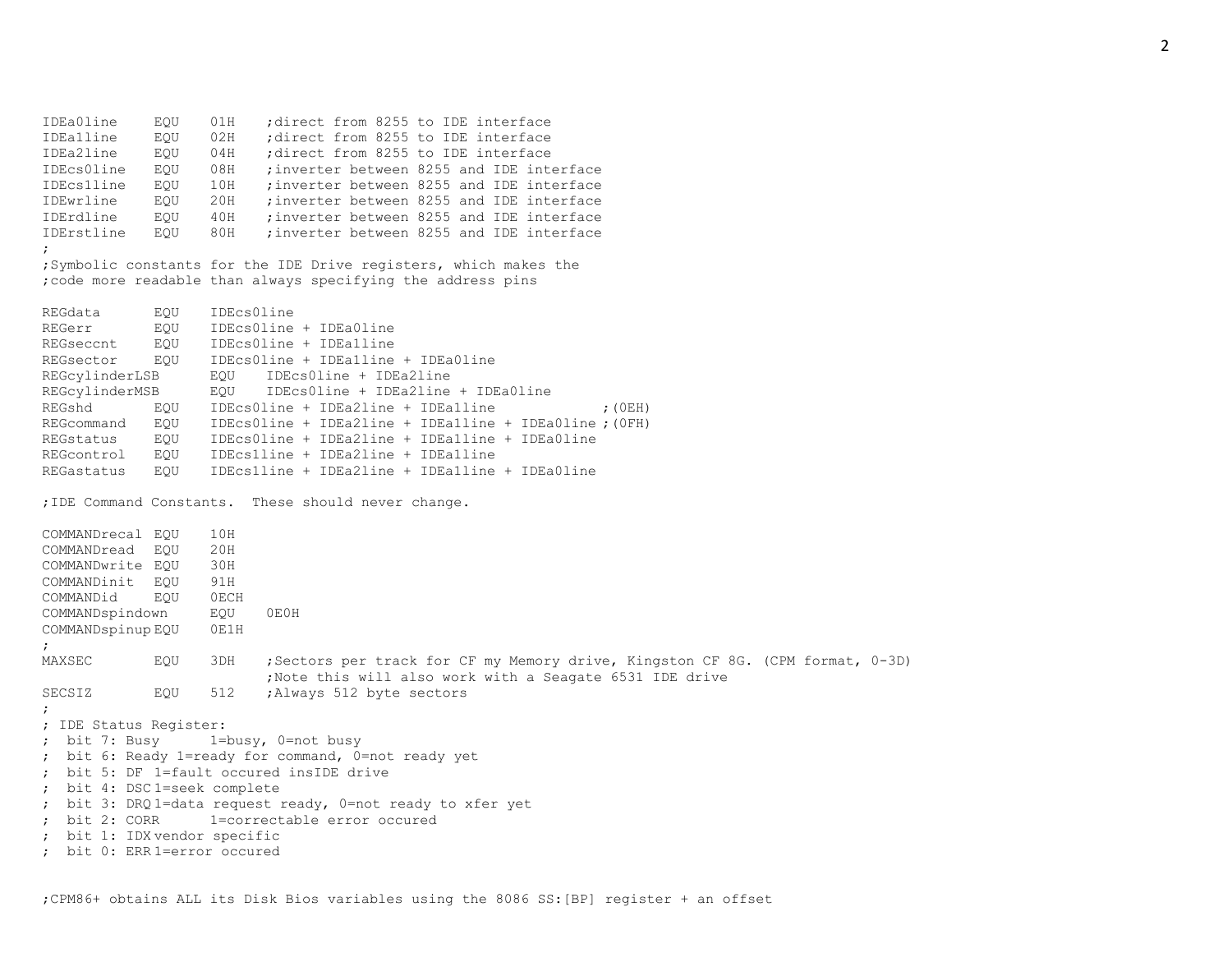;Here are the crital offset values:-

iopb mcnt equ byte ptr 15 ;Sector count for multi sector R/W's iopb\_drive equ byte ptr 14 ; Selected Drive iopb track equ word ptr 12 ;Selected track iopb sector equ word ptr 10 ;Selected Sector iopb dmaseg equ word ptr 8 ;Selected DMA Segment iopb dmaoff equ word ptr 6 ;Selected Segment offset

CSEG

EXTRN ?PMSG:NEAR, ?SMSG:NEAR, @sysdat:word EXTRN ?CO:NEAR, ?CSTS:NEAR, ?CI:NEAR

;------HARD DISK INITILIZATION ROUTINE---------------------------------

;;;;; HDINIT: HDINIT1:RET

HDINIT0:RET ;Pospone until Logon

;------HARD DISK LOGIN ROUTINE------------------------------------------- ; Entry BX = DPH OFFSET ; CL = SELECTED DISK ; Exit BX = 0 IF ILLEGAL SELECT ; = OFFSET OF DPH RELATIVE TO O.S. DATA SEGMENT ; Note Login is called only once (or again after a ^C). Normal drive selection should be done ; in the actual Sector R/W Routines

## HDLOGIN0:

PUSH BX XOR AL, AL  $\sim$  ;For our CPM86+ system will be only 0 or 5 OUT IDEDrivePort, AL ; Select IDE Drive 0 (CPM A:) MOV SI,Offset SAYSIGNON0 CALL ?SMSG ;Announce on speaker (If present) CALL COMMON\$INIT JB LOGIN\_ERROR POP BX RET

HDLOGIN1:

| PUSH | BX.                  |                                          |
|------|----------------------|------------------------------------------|
| MOV  | AL.1                 |                                          |
| OUT  | IDEDrivePort, AL     | :Select IDE Drive 1 (CPM F: in our case) |
| MOV  | SI,Offset SAYSIGNON1 |                                          |
| CALL | ?SMSG                | ; Announce on speaker (If present)       |
| CALL | COMMON\$INIT         |                                          |
| JB   | LOGIN ERROR          |                                          |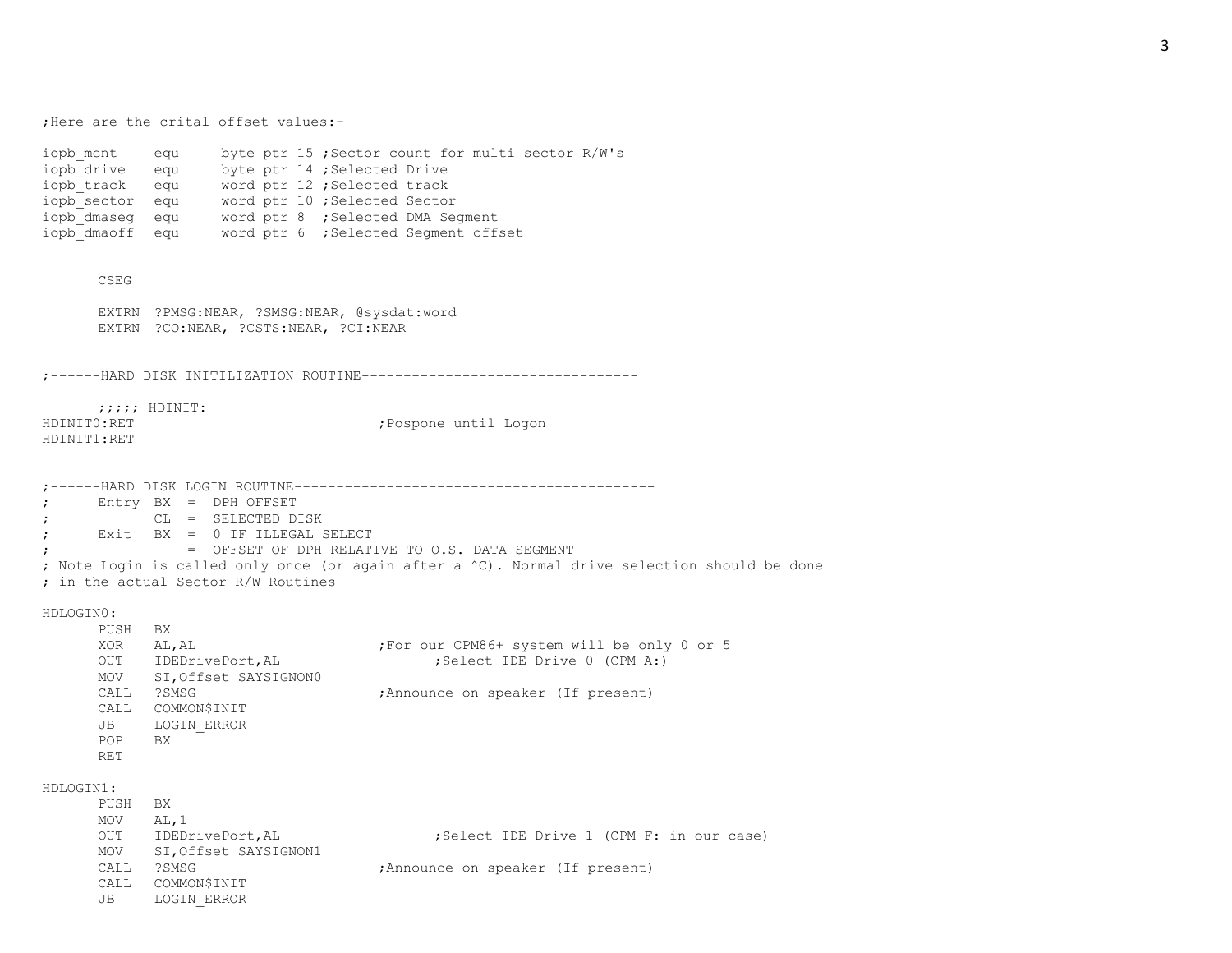POP BX

RET

## LOGIN\_ERROR:

|            | MOV SI, Offset HD LOGIN ERR | :"Drive Login Error"                 |
|------------|-----------------------------|--------------------------------------|
| CALL       | ?SMSG                       |                                      |
| <b>POP</b> | BX.                         | :Lets CPM86+ know there is a problem |
| MOV        | BX.0                        |                                      |
| RET        |                             |                                      |

| $j$ ;;;; HDRD |                                       |                                                                |                                                                                                                                                                                   |
|---------------|---------------------------------------|----------------------------------------------------------------|-----------------------------------------------------------------------------------------------------------------------------------------------------------------------------------|
| $\mathcal{L}$ |                                       | $Entry$ $BX$ = $DPH$ offset<br>Exit: $AL = 0 IF NO ERROR$      | ------ ROUTINE READS N SECTORS FROM THE DISK:-----------------------------<br>= 1 IF PHYSICAL SECTOR READ ERROR                                                                   |
|               | JNB L 19<br>JMP                       | CALL IDEwaitnotbusy                                            | HDRD: CALL wrlba (Setup Drive, Track, Sector.<br>Make sure drive is ready,<br>;Carry flag set if problem<br>SHOWerrors ; Returned to CPM86 with AL=1 (DS: valid for messages)     |
|               | MOV<br>CALL<br>CALL<br>JNB<br>JMP     | L 19: MOV DH, COMMANDread<br>DL, REGcommand<br>IDEwr8D<br>L 20 | ; Send Sec read command to drive.<br>IDEwaitdrq . Wait until it's got the data<br>Carry flag set if problem;<br>SHOWerrors ; Returned to CPM86 with AL=1 (DS: valid for messages) |
| L 20: push    | PUSH<br>les<br>MOV<br><b>CLI</b>      | ES<br>DI<br>DI, DWORD PTR iopb dmaoff [BP]<br>CH, 0            | ES is altered here (not used in this BIOS, but save anyway)<br>; ALWAYS read 512 bytes to [CH] (256X2 bytes)<br>;Just in case                                                     |
| MoreRD16:     | MOV<br><b>OUT</b>                     | IDEportC, AL                                                   | AL, REGdata (REG regsiter address                                                                                                                                                 |
|               | OR<br>OUT                             | IDEportC, AL                                                   | AL, IDErdline : 08H+40H, Pulse RD line                                                                                                                                            |
|               | IN<br>MOV<br>INC<br>IN<br>MOV<br>INC. | ES:Byte Ptr [DI], AL<br>DI<br>ES:Byte Ptr [DI], AL<br>DI       | AL, IDEportA ; Read the lower byte first<br>AL, IDEportB ; THEN read the upper byte                                                                                               |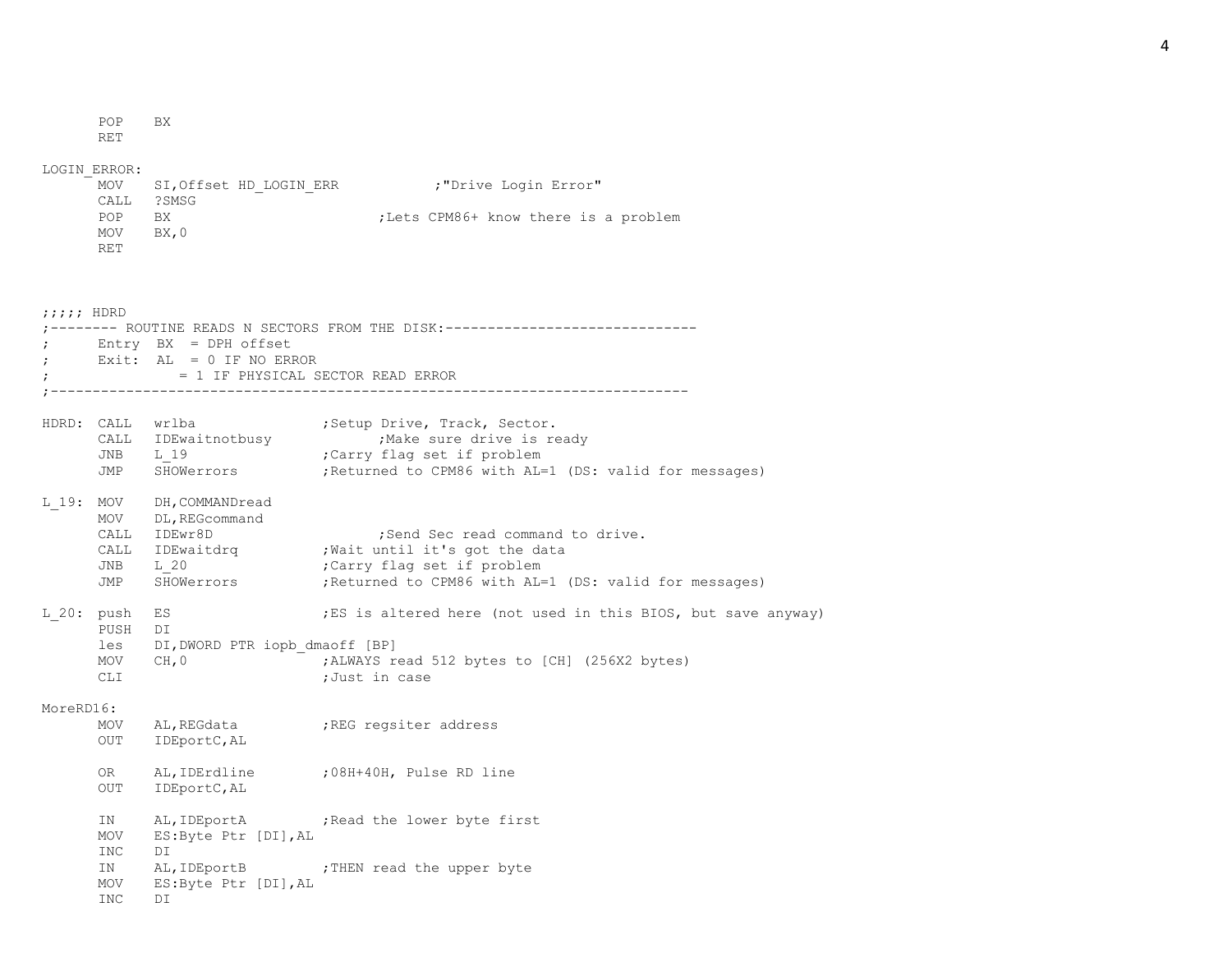MOV AL, REGdata ; Deassert RD line OUT IDEportC,AL DEC CH ;256 times for 512 bytes JNZ MoreRD16 STI :Turn back on POP DI POP ES ;Get back ES from above MOV DL, REGstatus CALL IDErd8D :Returned data in DH MOV AL,DH AND AL, 1H ;Ret AL=0 for all OK JZ NEXT\_SECTOR\_RD JMP SHOWerrors ;Returned to CPM86 with AL=1 (DS: valid for messages) NEXT SECTOR RD:  $;W$  , we have done one sector, are there more dec iopb mcnt [BP] ;Decrease multi-sector count jz RD SEC DONE ; Stay here until all sectors read mov ax,iopb\_sector [BP] inc ax cmp ax,MAXSEC jb SameRtrak ;Still on same track inc iopb track [BP] ;Next track xor  $ax, ax$  ;Note how sectors are numbered in CPM86+  $0, 1, 2, 3...$ SameRtrak: mov iopb\_sector [BP],ax add iopb dmaoff [BP], secsiz ;Note how we inc. the DMA address jmp HDRD ;CPM86+ says it will never cross a segment boundry RD\_SEC\_DONE: xor al,al ret ;-------- ROUTINE WRITES N SECTORS TO THE DISK:------------------------------ ; Entry BX = DPH offset ; Exit: AL = 0 IF NO ERROR ; = 1 IF PHYSICAL ERROR ;---------------------------------------------------------------------------- HDWRT: CALL wrlba  $\qquad \qquad ;$  Setup Drive, Track, Sector. CALL IDEwaitnotbusy . Wake sure drive is ready JNB L 22 ;Carry flag set if problem JMP SHOWerrors ;Returned to CPM86 with AL=1 (DS: valid for messages) L 22: MOV DH, COMMANDwrite

5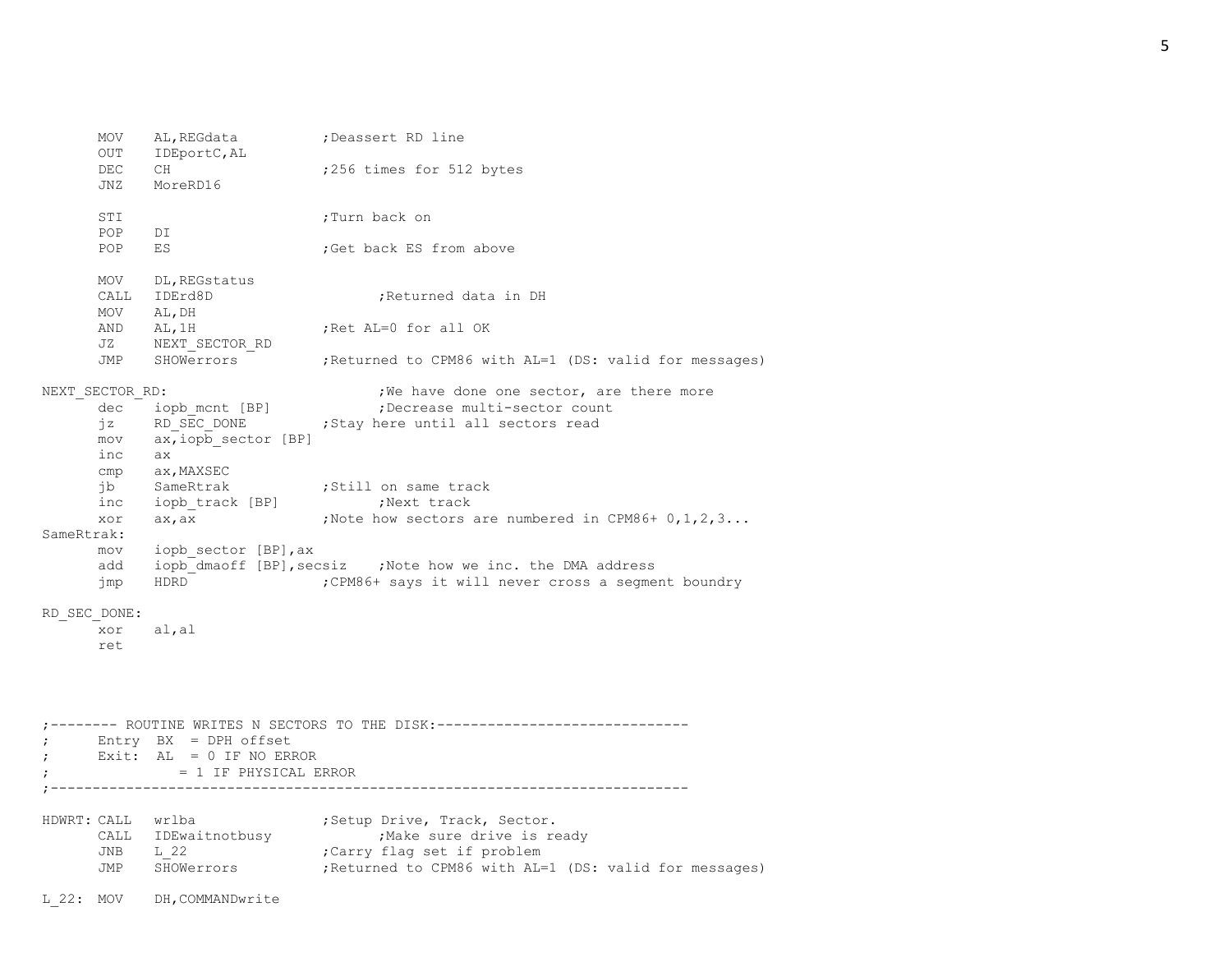MOV DL, REGcommand CALL IDEwr8D ;tell drive to write a sector CALL IDEwaitdrq ; wait unit it wants the data JNB L 23 ;Carry flag set if problem JMP SHOWerrors ;Returned to CPM86 with AL=1 (DS: valid for messages) L 23: PUSH DS ; Save Local BIOS [DS] value PUSH SI lds SI, DWORD PTR iopb dmaoff [BP] MOV AL,WRITEcfg8255 OUT IDECtrlPort,AL MOV CH, 0 ;Read 512 bytes to [CH] (256X2 bytes) CLI ;Just in case MoreWR16: MOV AL,DS:Byte Ptr [SI] INC SI OUT IDEportA, AL ; Write the lower byte first MOV AL,DS:Byte Ptr [SI] INC SI OUT IDEportB, AL :THEN High byte on B MOV AL,REGdata PUSH AX OUT IDEportC, AL ; Send write command OR AL, IDEwrline ; Send WR pulse OUT IDEportC,AL POP AX OUT IDEportC, AL ; Send write command DEC CH ;256 times for 512 bytes JNZ MoreWR16 STI ;Turn back on ints POP SI POP DS ;Get back Local BIOS [DS] value MOV AL, READcfq8255 ;Set 8255 back to read mode OUT IDECtrlPort,AL MOV DL, REGstatus CALL IDErd8D ;Data returned in DH MOV AL,DH AND AL,1H JZ NEXT\_SECTOR\_WR JMP SHOWerrors ;Returned to CPM86 with AL=1 (DS: valid for messages) NEXT\_SECTOR\_WR: dec iopb mcnt [BP] ;Decrease multi-sector count jz WR SEC DONE ; Stay here until all sectors read

mov ax,iopb\_sector [BP]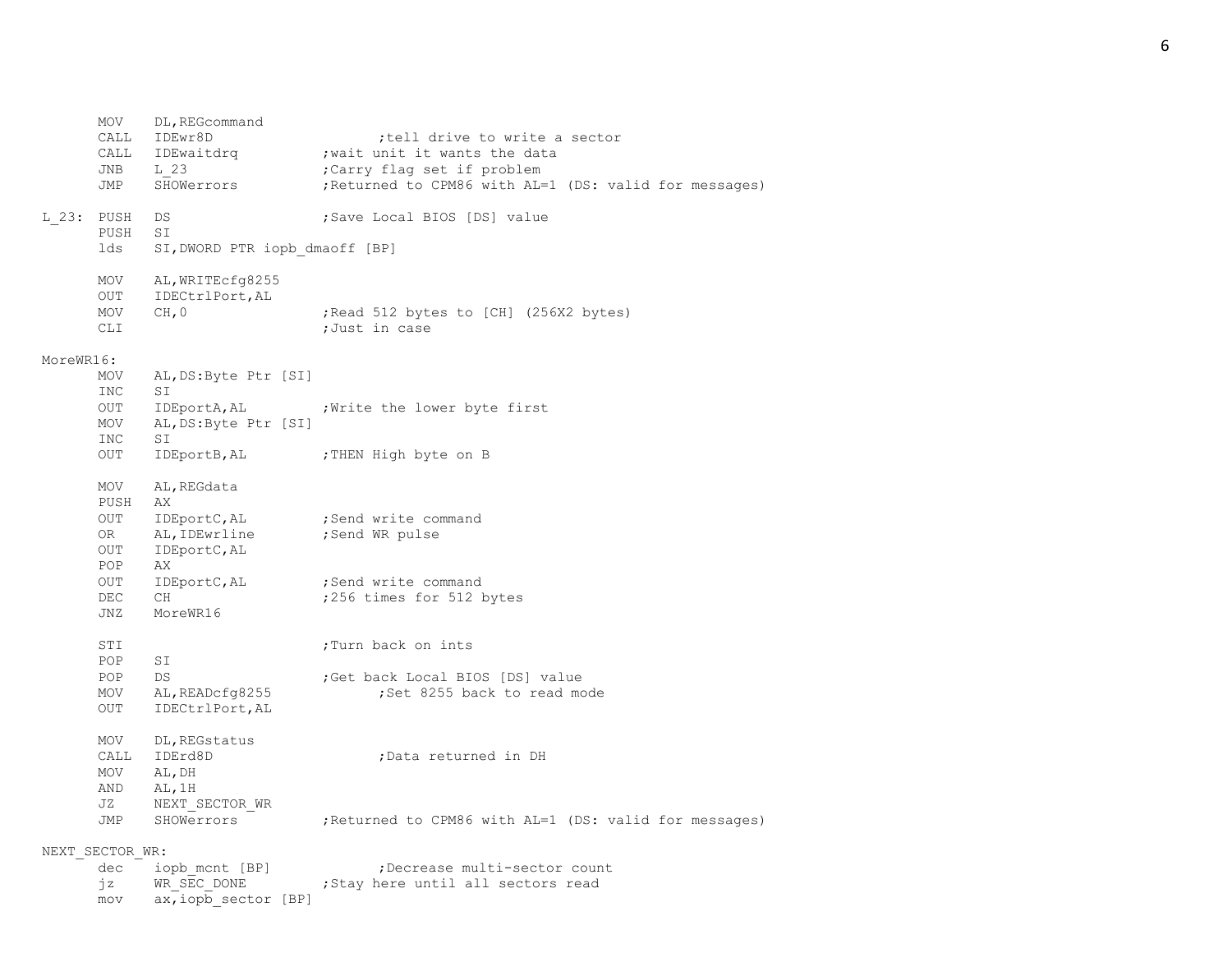inc ax cmp ax,MAXSEC jb SameWtrak ;Still on same track inc iopb\_track [BP] xor  $ax, ax$  ;Note how sectors are numbered in CPM86+  $0, 1, 2, 3...$ SameWtrak: mov iopb\_sector [BP],ax add iopb dmaoff [BP], secsiz ;Note how we inc. the DMA address jmp HDWRT ;CPM86+ says it will never cross a segment boundry WR\_SEC\_DONE: xor al,al ret ;============================= IDE DRIVE SUPPORT ROUTINES ====================================== ; Initilize the IDE Board. COMMON\$INIT:  $\qquad \qquad ;\text{Initialize the 8255, then do a hard reset on the CURRENT Selected drive, }$ MOV AL, READcfg8255 ;10010010b OUT IDECtrlPort, AL ;Config 8255 chip, READ mode MOV AL,IDErstline OUT IDEportC, AL ; Hard reset the disk drive MOV CH, IDE Reset Delay ; Time delay for reset/initilization (~66 uS, with 8MHz 8086, 1 I/O wait state) ResetDelay: DEC CH JNZ ResetDelay ;Delay (IDE reset pulse width) XOR AL,AL OUT IDEportC, AL ;No IDE control lines asserted CALL DELAY 32 ;Allow time for CF/Drive to recover MOV DH,11100000b ;Data for IDE SDH reg (512bytes, LBA mode, single drive, head 0000) ;For Trk,Sec,head (non LBA) use 10100000 ;Note. Cannot get LBA mode to work with an old Seagate Medalist 6531 drive. ;have to use the non-LBA mode. (Common for old hard disks). MOV DL, REGshd : 00001110, (OEH) for CS0, A2, A1, CALL IDEwr8D : Write byte to select the MASTER device MOV CH,080H  $:<<$  May need to adjust delay time WaitInit: MOV DL, REGstatus ; Get status after initilization CALL IDErd8D ;Check Status (info in [D]) MOV AL,DH AND AL,80H JZ DoneInit ;Return if ready bit is zero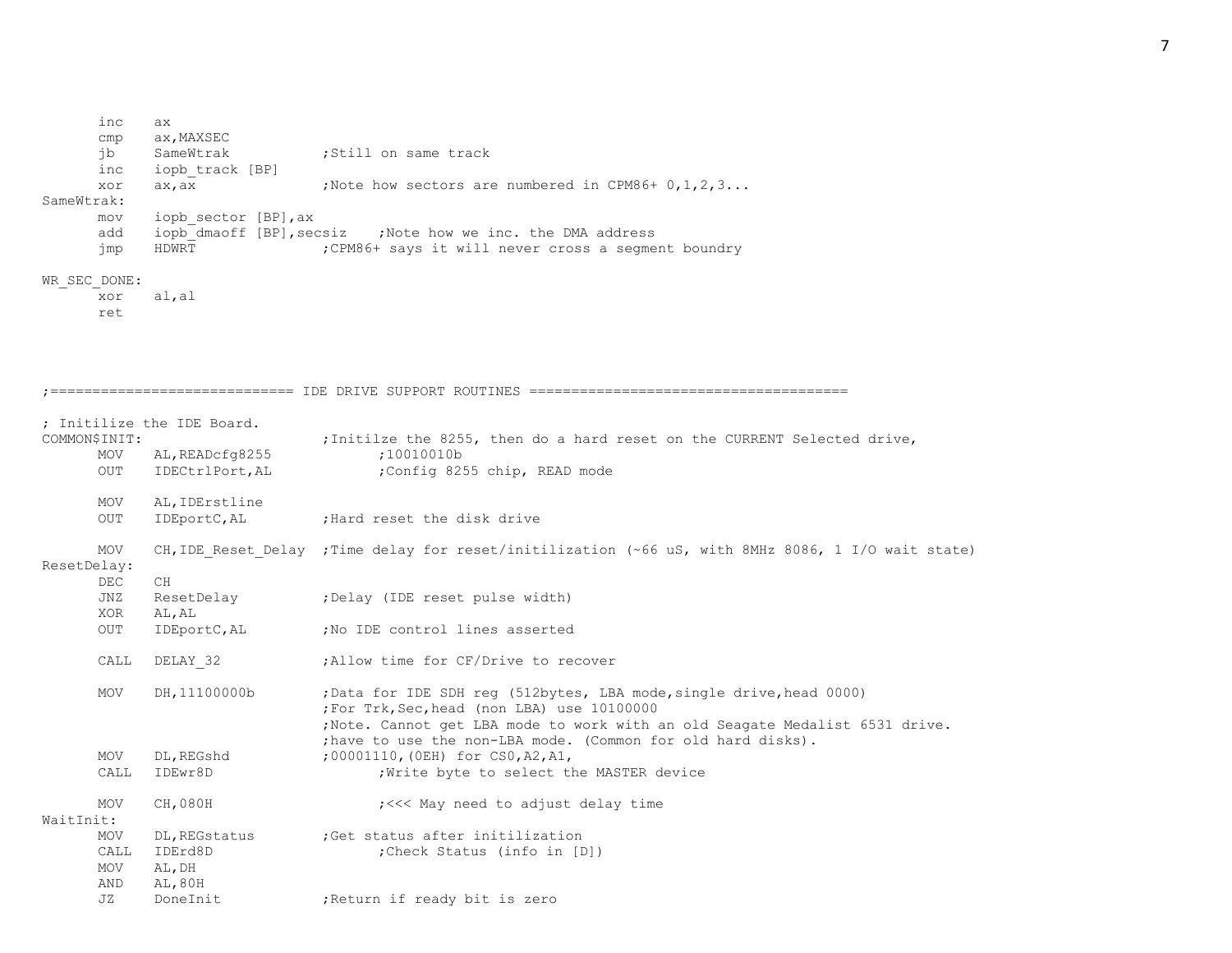|            | PUSH       | CX            |                    |                                                                                  |
|------------|------------|---------------|--------------------|----------------------------------------------------------------------------------|
|            | <b>MOV</b> | CX, OFFFFH    |                    |                                                                                  |
| DELAY2:    |            | MOV           | DH, 2              | May need to adjust delay time to allow cold drive to                             |
| DELAY1:    |            | DEC           | DH                 | ;to speed                                                                        |
|            | JNZ        | DELAY1        |                    |                                                                                  |
|            | DEC        | CX            |                    |                                                                                  |
|            | MOV        | AL, CL        |                    |                                                                                  |
|            | OR .       | AL, CH        |                    |                                                                                  |
|            | JNZ        | DELAY2        |                    |                                                                                  |
|            | POP        | CX.           |                    |                                                                                  |
|            | DEC        | <b>CH</b>     |                    |                                                                                  |
|            | JNZ        | WaitInit      |                    |                                                                                  |
|            | MOV        |               |                    | SI, Offset DR INIT ERROR ; "Drive Initilization Failed"                          |
|            | CALL       | ?PMSG         |                    |                                                                                  |
|            | CALL       | SHOWerrors    |                    | ; Ret with Carry flag set if error (probably no drive)                           |
|            | <b>RET</b> |               |                    |                                                                                  |
| DoneInit:  |            |               |                    |                                                                                  |
|            | XOR        | AL, AL        |                    | Clear Carry bit;                                                                 |
|            | <b>RET</b> |               |                    |                                                                                  |
|            |            |               |                    |                                                                                  |
| DELAY 32:  |            |               |                    |                                                                                  |
|            | MOV        | AL, 40        |                    | ; DELAY ~32 MS (DOES NOT SEEM TO BE CRITICAL)                                    |
| DELAY3:    |            | MOV           | BL, 0              |                                                                                  |
| MO:        |            |               |                    |                                                                                  |
|            | DEC        | ВL            |                    |                                                                                  |
|            | JNZ        | M0            |                    |                                                                                  |
|            | DEC        | AL            |                    |                                                                                  |
|            | <b>JNZ</b> | DELAY3        |                    |                                                                                  |
|            | <b>RET</b> |               |                    |                                                                                  |
|            |            |               |                    |                                                                                  |
|            |            |               |                    |                                                                                  |
|            |            |               |                    | ; Setup Drive R/W for correct Drive/Track/Sector                                 |
| wrlba: MOV |            |               |                    | AL, iopb drive [BP] ; Check we have the correct current drive                    |
|            | 0R         | AL, AL        |                    |                                                                                  |
|            | JZ         | DriveOK       |                    |                                                                                  |
|            | <b>MOV</b> | AL, 1         |                    | ; Must be second Drive on the board. (Note for speed, no CPM BIOS check is done) |
| DriveOK:   |            |               |                    |                                                                                  |
|            | OUT        |               | IDEDrivePort, AL   | ; This is actully faster than checking current drive in RAM flage etc.           |
|            |            |               |                    |                                                                                  |
|            | mov        |               |                    | ax, iopb sector [BP] ; LBA mode, Low sectors go directly to hardware             |
|            | <b>INC</b> | АX            |                    | ; Sectors are numbered 1 -- MAXSEC (even in LBA mode)                            |
|            | MOV        | DH, AL        |                    | ;Only need low byte                                                              |
|            | <b>MOV</b> | DL, REGsector |                    | ;Send info to drive                                                              |
|            | CALL       | IDEwr8D       |                    |                                                                                  |
|            |            |               |                    | ;Note: For drive we will have 0 - MAXSEC sectors only                            |
|            | MOV        |               |                    | AX, IOPB TRACK [BP] ; GET REQUESTED TRACK                                        |
|            | MOV        | DH, AL        |                    | ; Send Low TRK#                                                                  |
|            | MOV        |               | DL, REGcylinderLSB |                                                                                  |
|            | CALL       | IDEwr8D       |                    | ; AH is unaltered                                                                |
|            |            |               |                    |                                                                                  |
|            | MOV        | DH, AH        |                    | ;Send High TRK#                                                                  |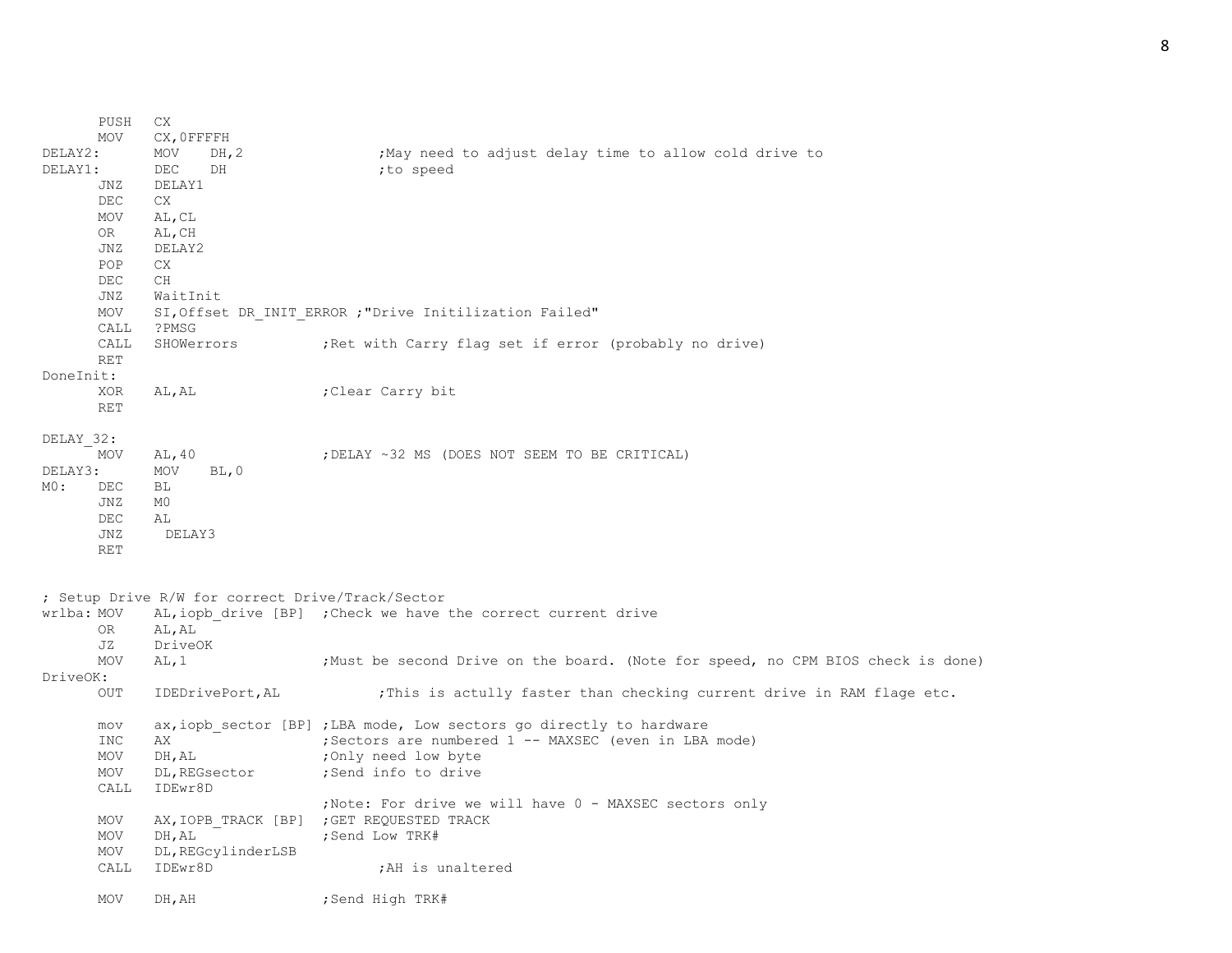MOV DL,REGcylinderMSB CALL IDEwr8D MOV DH, 1  $;$  For now, one sector at a time MOV DL,REGseccnt CALL IDEwr8D RET IDEwaitnotbusy:  $\qquad \qquad \qquad \qquad ;$  ie Drive READY if 01000000 MOV CH,0FFH MOV AL, OFFH ;Delay, must be above 80H for 4MHz Z80. Leave longer for slower drives PUSH BX MOV Byte Ptr DELAYStore,AL MoreWait: MOV DL, REGstatus ; wait for RDY bit to be set CALL IDErd8D ;Returns with data in DH MOV AL,DH AND AL,11000000B XOR AL,01000000B JZ DoneNotbusy DEC CH JNZ MoreWait MOV AL,Byte Ptr DELAYStore ;Check timeout delay DEC AL MOV Byte Ptr DELAYStore,AL JNZ MoreWait STC 6. The state of the state of the state of the state of the state of the state of the state of the state of the state of the state of the state of the state of the state of the state of the state of the state of the sta POP BX RET DoneNotBusy: OR AL, AL ;Clear carry it indicate no error POP BX RET ;Wait for the drive to be ready to transfer data. ;Returns the drive's status in Acc IDEwaitdrq: MOV CH,0FFH MOV AL, OFFH ;Delay, must be above 80H for 4MHz Z80. Leave longer for slower drives PUSH BX MOV Byte Ptr DELAYStore,AL MoreDRQ: MOV DL, REGstatus ; wait for DRQ bit to be set CALL IDErd8D :Return with data in DH MOV AL,DH AND AL,10001000B CMP AL,00001000B JZ DoneDRQ DEC CH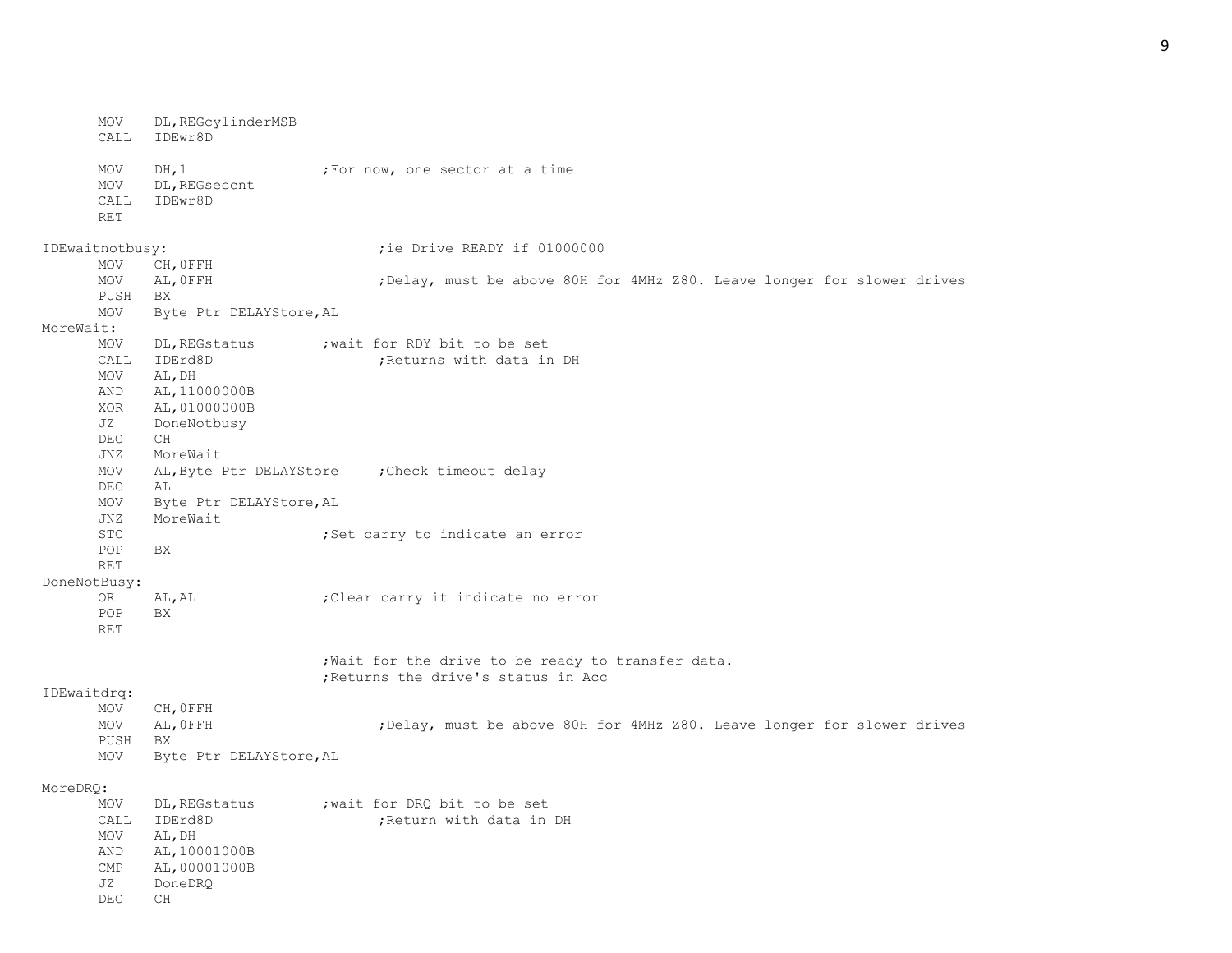JNZ MoreDRQ MOV AL,Byte Ptr DELAYStore ;Check timeout delay DEC AL MOV Byte Ptr DELAYStore,AL JNZ MoreDRQ STC 6. 1997 : Set carry to indicate error POP BX RET DoneDRQ: OR AL, AL (Clear carry POP BX RET

;------------------------------------------------------------------ ; Low Level 8 bit R/W to the drive controller. These are the routines that talk ; directly to the drive controller registers, via the 8255 chip. ; Note the 16 bit I/O to the drive (which is only for SEC R/W) is done directly ; in the routines READSECTOR & WRITESECTOR for speed reasons.

## IDErd8D: ;READ 8 bits from IDE register in [E], return info in [D]

|          | MOV<br>OUT               | AL, DL<br>IDEportC, AL              | ; drive address onto control lines                                      |
|----------|--------------------------|-------------------------------------|-------------------------------------------------------------------------|
|          | OR .<br>OUT              | AL, IDErdline<br>IDEportC, AL       | ;RD pulse pin (40H)<br>;assert read pin                                 |
|          | IN<br>MOV                | AL, IDEportA<br>DH, AL              | return with data in [D]                                                 |
|          | MOV<br>OUT               | AL, DL<br>IDEportC, AL              | ; <---Ken Robbins suggestion<br>; drive address onto control lines      |
|          | XOR<br>OUT<br><b>RET</b> | AL, AL<br>IDEportC, AL              | ;Zero all port C lines                                                  |
| IDEwr8D: | MOV<br>OUT               | AL, WRITEcfg8255<br>IDECtrlPort, AL | ; WRITE Data in [DH] to IDE register in [AL]<br>;Set 8255 to write mode |
|          | MOV<br>OUT               | AL, DH<br>IDEportA, AL              | ;Get data put it in 8255 A port                                         |
|          | MOV<br>OUT               | AL, DL<br>IDEportC, AL              | ; select IDE register                                                   |
|          | 0R —<br><b>OUT</b>       | AL, IDEwrline<br>IDEportC, AL       | :lower WR line                                                          |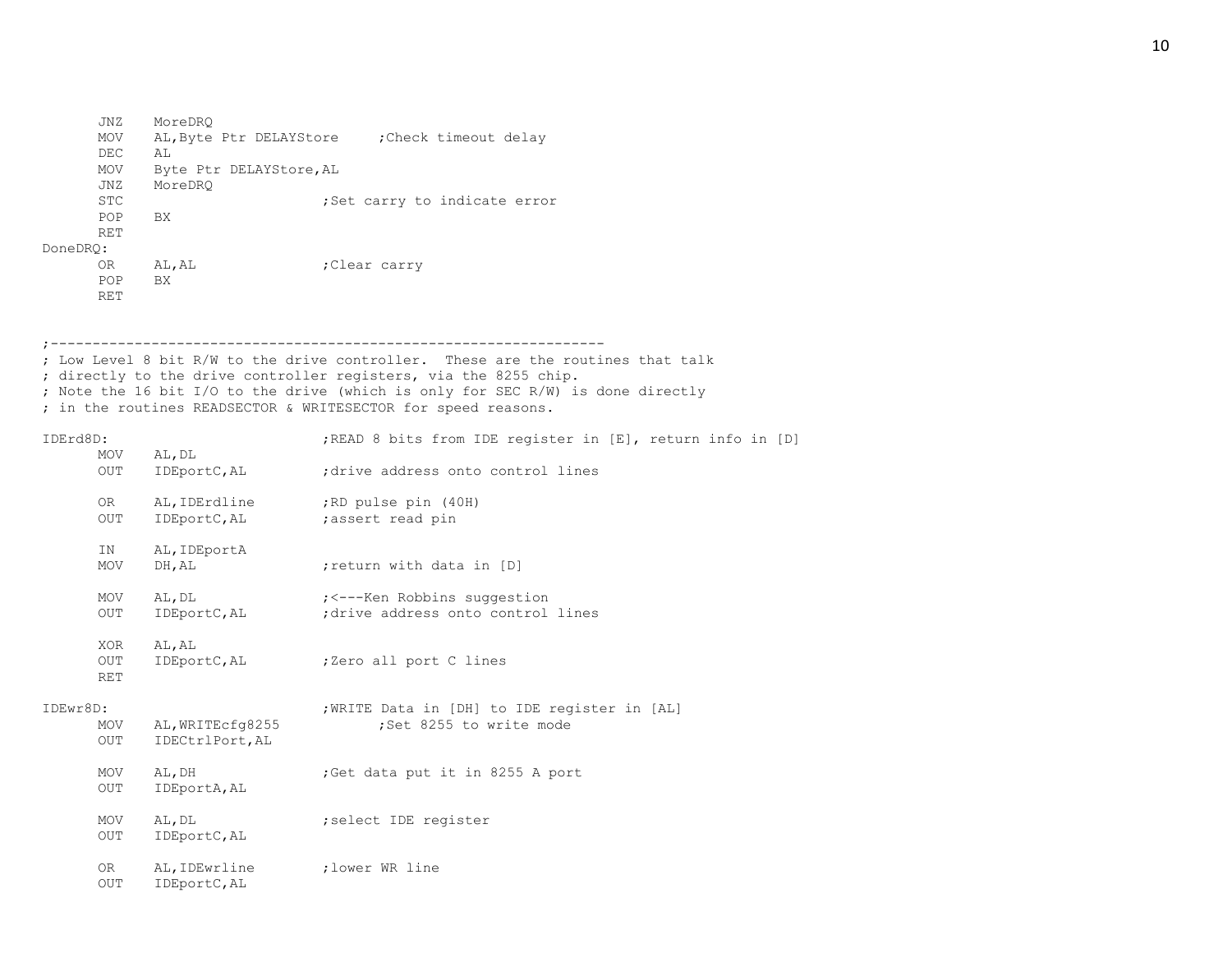| MOV<br>OUT        | AL, DL<br>IDEportC, AL             | ; <-- Ken Robbins suggestion, raise WR line<br>; deassert RD pin |
|-------------------|------------------------------------|------------------------------------------------------------------|
| XOR<br>OUT        | AL, AL<br>IDEportC, AL             | Deselect all lines including WR line                             |
| MOV<br>OUT<br>RET | AL, READcfq8255<br>IDECtrlPort, AL | ;Config 8255 chip, read mode on return                           |

| SHOWerrors: |                                    | ; Show errors returned from IDE Board directly of Console                                                                    |
|-------------|------------------------------------|------------------------------------------------------------------------------------------------------------------------------|
|             | CALL<br>MOV<br>CALL<br>MOV<br>TEST | <b>CRLF</b><br>DL, REGstatus : Get status in status register<br>IDErd8D<br>AL, DH<br>AL, 1H                                  |
|             | JNZ                                | MoreError<br>; Go to REGerr register for more info about the error<br>; All OK if 01000000                                   |
|             | TEST<br>JZ<br>MOV<br>CALL<br>JMP   | AL, 80H<br>NOT7<br>SI, Offset DRIVE BUSY ; Drive Busy (bit 7) stuck high. Status =<br>?PMSG<br><b>DONEERR</b>                |
| NOT7:       | TEST<br>JNZ<br>MOV<br>CALL<br>JMPS | AL, 40H<br>NOT6<br>SI, Offset DRIVE NOT READY ; Drive Not Ready (bit 6) stuck low. Status =<br>?PMSG<br><b>DONEERR</b>       |
| NOT6: TEST  | JNZ<br>MOV<br>CALL<br>JMPS         | AL, 20H<br>NOT5<br>SI, Offset DRIVE WR FAULT ; Drive write fault. Status =<br>?PMSG<br><b>DONEERR</b>                        |
| NOT5: MOV   | CALL<br>JMPS                       | SI, Offset UNKNOWN ERROR<br>?PMSG<br><b>DONEERR</b>                                                                          |
| MoreError:  | MOV<br>CALL<br>MOV                 | ;Get here if bit 0 of the status register indicted a problem<br>DL, REGerr<br>;Get error code in REGerr<br>IDErd8D<br>AL, DH |
|             | TEST<br>JZ.                        | AL, 10H<br>NOTE4                                                                                                             |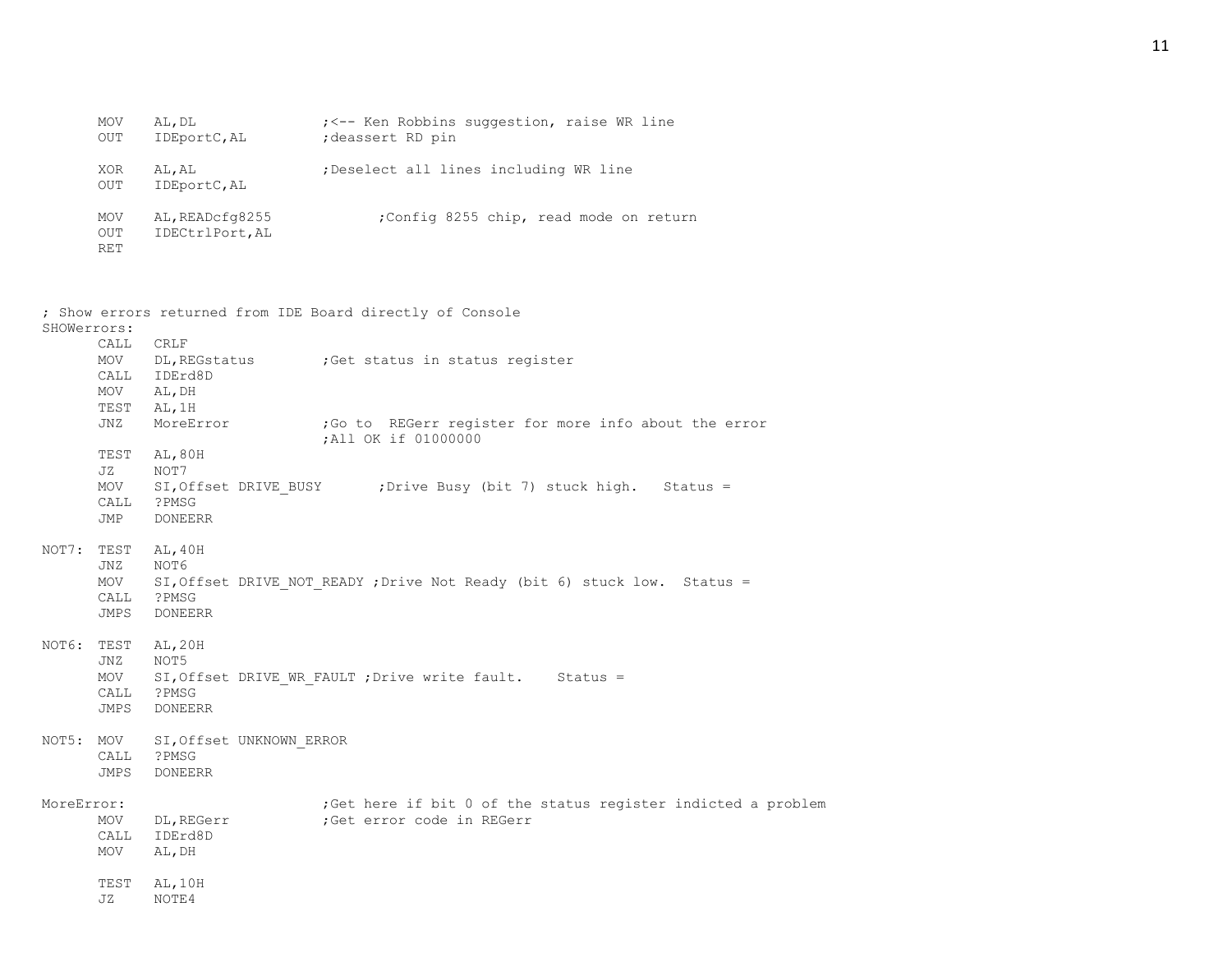|            | MOV                      |                |                                                                                                                                                                                                                                                                                                                                                                                               |                                                                                                                                                                                                                  |
|------------|--------------------------|----------------|-----------------------------------------------------------------------------------------------------------------------------------------------------------------------------------------------------------------------------------------------------------------------------------------------------------------------------------------------------------------------------------------------|------------------------------------------------------------------------------------------------------------------------------------------------------------------------------------------------------------------|
|            | JZ                       | NOTE7          |                                                                                                                                                                                                                                                                                                                                                                                               |                                                                                                                                                                                                                  |
|            | JZ                       | NOTE6          |                                                                                                                                                                                                                                                                                                                                                                                               |                                                                                                                                                                                                                  |
|            | JZ                       | NOTE2          |                                                                                                                                                                                                                                                                                                                                                                                               |                                                                                                                                                                                                                  |
|            | JZ                       | NOTE1          |                                                                                                                                                                                                                                                                                                                                                                                               |                                                                                                                                                                                                                  |
|            |                          | <b>DONEERR</b> |                                                                                                                                                                                                                                                                                                                                                                                               |                                                                                                                                                                                                                  |
|            |                          |                |                                                                                                                                                                                                                                                                                                                                                                                               | ; Show bit pattern                                                                                                                                                                                               |
|            | INC<br><b>STC</b><br>RET | AL             |                                                                                                                                                                                                                                                                                                                                                                                               | ;Set NZ flag and return wiyh AL=1 (For Sector R/W's)<br>; Set Carry flag (For Drive initilization routine)                                                                                                       |
| $\ddot{ }$ | mov                      |                |                                                                                                                                                                                                                                                                                                                                                                                               | ;Send what is in [al] in bits<br>; No registers altered (except AL)                                                                                                                                              |
|            |                          |                |                                                                                                                                                                                                                                                                                                                                                                                               |                                                                                                                                                                                                                  |
|            | jb                       |                |                                                                                                                                                                                                                                                                                                                                                                                               |                                                                                                                                                                                                                  |
|            |                          |                |                                                                                                                                                                                                                                                                                                                                                                                               |                                                                                                                                                                                                                  |
|            | call                     | ?CO            |                                                                                                                                                                                                                                                                                                                                                                                               |                                                                                                                                                                                                                  |
|            | pop                      | ax             |                                                                                                                                                                                                                                                                                                                                                                                               |                                                                                                                                                                                                                  |
|            |                          | AL binout:     | CALL ?PMSG<br>JMPS DONEERR<br>NOTE4: TEST AL, 80H<br>CALL ?PMSG<br>JMPS DONEERR<br>NOTE7: TEST AL, 40H<br>CALL ?PMSG<br>JMPS DONEERR<br>NOTE6: TEST AL, 4H<br>CALL ?PMSG<br>JMPS DONEERR<br>NOTE2: TEST AL, 2H<br>CALL ?PMSG<br>JMPS DONEERR<br>CALL ?PMSG<br>JMPS<br>XOR AL, AL<br>BINARY OUTPUT<br>push cx<br>cx, 8<br>binout1: push cx<br>shl al, 1<br>bout1<br>$mov$ $cl, '0'$<br>push ax | SI, Offset SEC_NOT_FOUND<br>MOV SI, Offset BAD_BLOCK<br>MOV SI, Offset UNRECOVER_ERR<br>MOV SI, Offset INVALID_CMD<br>MOV SI, Offset TRKO_ERR<br>NOTE1: MOV SI, Offset UNKNOWN_ERROR1<br>DONEERR: CALL AL binout |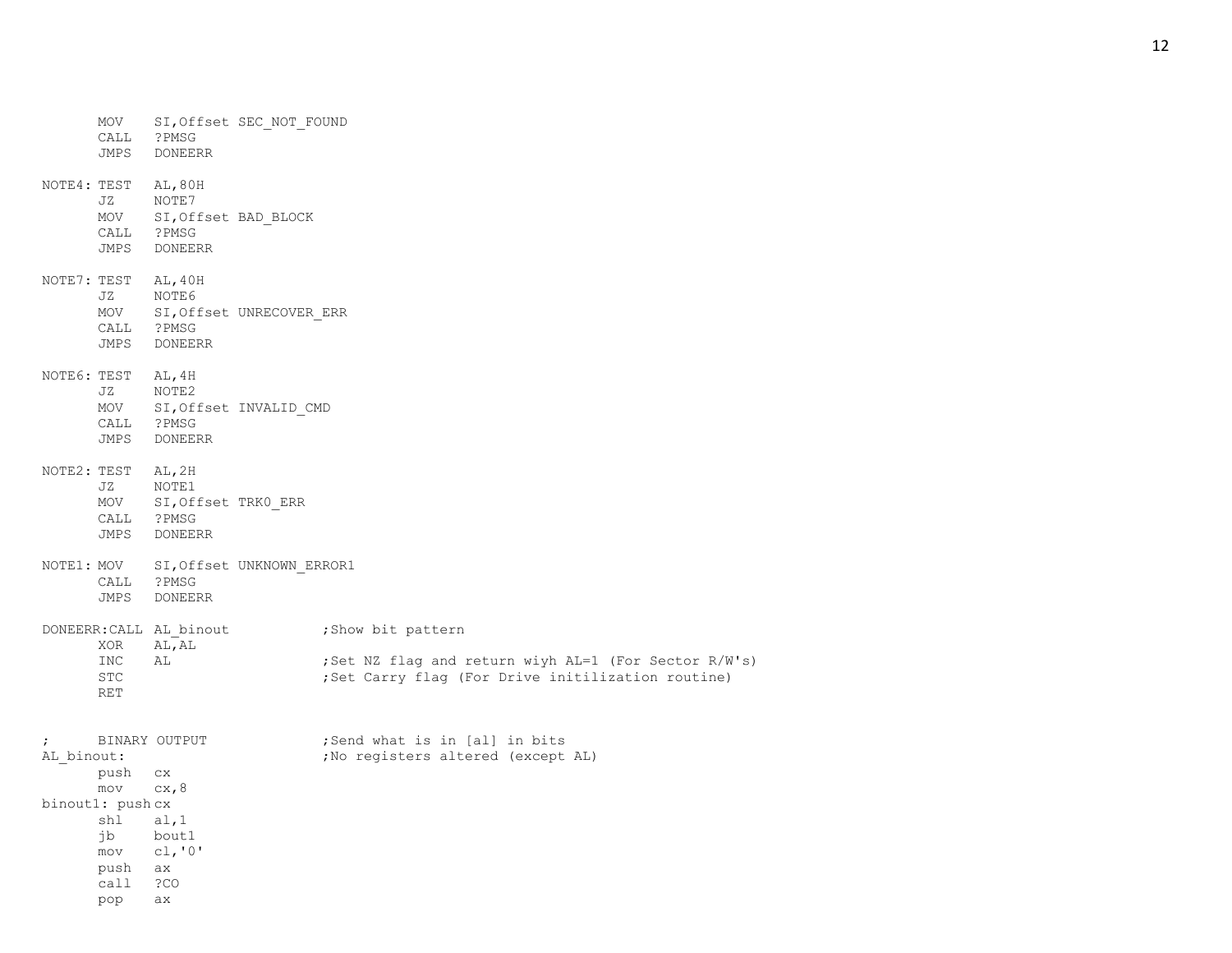|            | jmp                | binend           |  |  |                                                       |  |
|------------|--------------------|------------------|--|--|-------------------------------------------------------|--|
| bout1: mov |                    | c1, '1'          |  |  |                                                       |  |
|            | push               | ax               |  |  |                                                       |  |
|            | call               | ?CO              |  |  |                                                       |  |
|            | pop                | ax               |  |  |                                                       |  |
| binend:    |                    | pop<br><b>CX</b> |  |  |                                                       |  |
|            | loop               | binout1          |  |  |                                                       |  |
|            | pop                | CX.              |  |  |                                                       |  |
|            | ret                |                  |  |  |                                                       |  |
|            |                    |                  |  |  |                                                       |  |
|            |                    |                  |  |  |                                                       |  |
|            | AX HEXOUT          |                  |  |  | ;Output the 4 hex digits in [AX] (For debugging Only) |  |
| AX hexout: |                    |                  |  |  |                                                       |  |
|            | PUSH               | AX               |  |  |                                                       |  |
|            | MOV                | AL, AH           |  |  |                                                       |  |
|            | CALL               | AL hexout        |  |  |                                                       |  |
|            | POP                | AX               |  |  |                                                       |  |
|            | CALL<br><b>RET</b> | AL hexout        |  |  |                                                       |  |

| $\ddot{ }$ | AL HEXOUT  |                  | Output the 2 hex digits in [AL]    |
|------------|------------|------------------|------------------------------------|
|            | AL hexout: |                  | ; No registers altered (except AL) |
|            | push       | C X              |                                    |
|            | push       | ax               |                                    |
|            |            | $mov$ $cl, 4$    | first isolate low nibble           |
|            |            | shr al, cl       |                                    |
|            |            | call hexdigout   |                                    |
|            | pop        | ax               |                                    |
|            | call       | hexdigout        | ; get upper nibble                 |
|            | pop        | C X              |                                    |
|            | ret        |                  |                                    |
|            | hexdigout: |                  | Convert nibble to ascii,           |
|            | and        | al, Ofh          |                                    |
|            | add        | al, 90h          |                                    |
|            | daa        |                  |                                    |
|            | adc        | al,40h           |                                    |
|            | daa        |                  |                                    |
|            | mov        | cl,al            |                                    |
|            | call       | ?CO              |                                    |
|            | ret        |                  |                                    |
| $\ddot{ }$ |            | SIMPLE SEND CRLF |                                    |
| CRLF:      | push       | C X              |                                    |
|            | push       | bx               |                                    |
|            |            | mov cl, cr       |                                    |
|            | call ?CO   |                  |                                    |
|            |            | mov cl, lf       |                                    |
|            | call       | ?CO              |                                    |
|            |            |                  |                                    |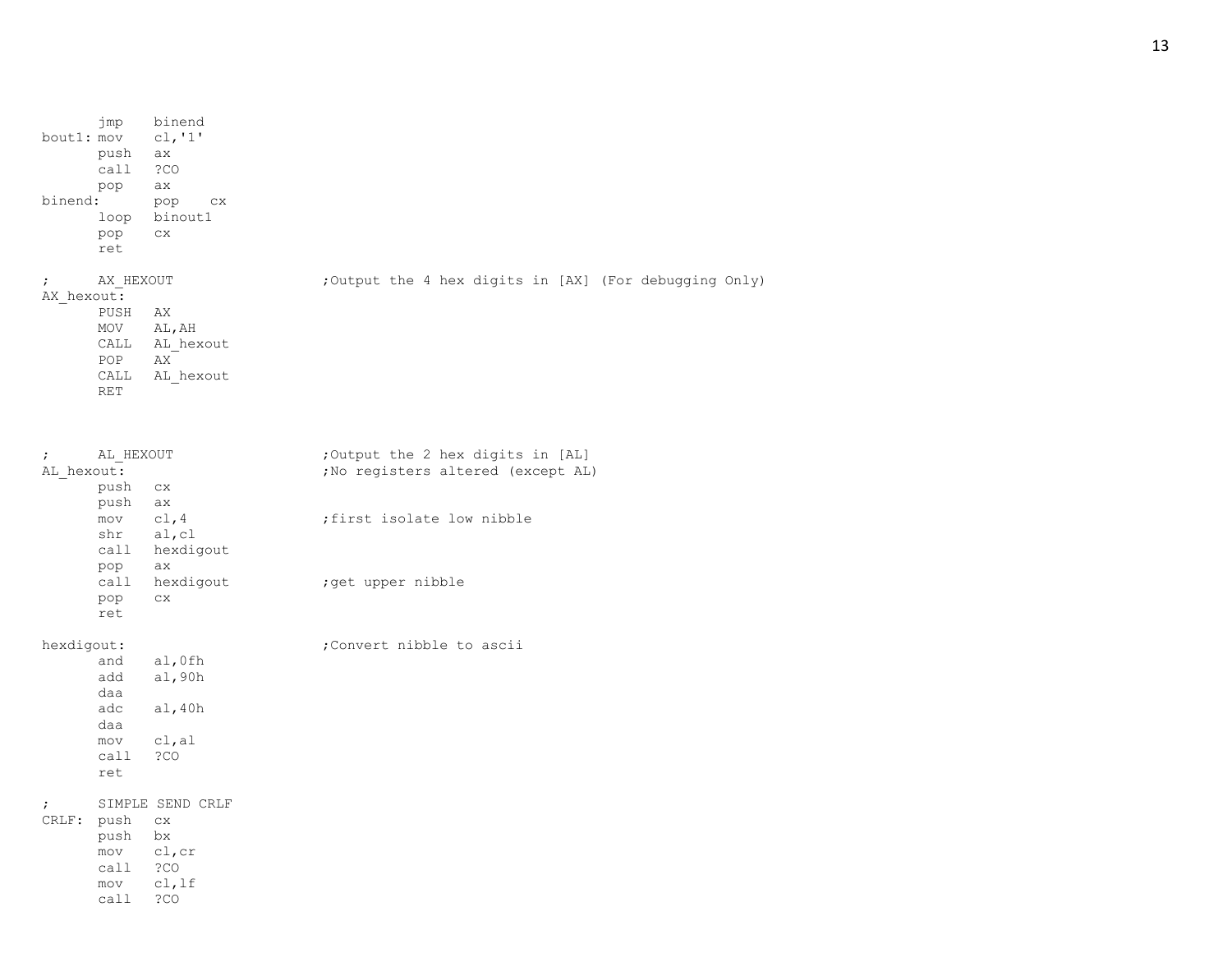pop bx pop cx

ret

DSEG

PUBLIC @DPHA, @DPHF

;------------------------- DATA STORAGE AREA -------------------------------

| $\ddot{ }$        |                                                                                                                                                                                                                                                                                                                                                                                                                                                                                                                                                                                                                                                                                                                                                                                    | Disk Parameter Header Equates -------------------------------                                                                                                                                                                                                                                                         |                                                                                 |  |                                                                                                                                           |
|-------------------|------------------------------------------------------------------------------------------------------------------------------------------------------------------------------------------------------------------------------------------------------------------------------------------------------------------------------------------------------------------------------------------------------------------------------------------------------------------------------------------------------------------------------------------------------------------------------------------------------------------------------------------------------------------------------------------------------------------------------------------------------------------------------------|-----------------------------------------------------------------------------------------------------------------------------------------------------------------------------------------------------------------------------------------------------------------------------------------------------------------------|---------------------------------------------------------------------------------|--|-------------------------------------------------------------------------------------------------------------------------------------------|
|                   | 00h   XLT                                                                                                                                                                                                                                                                                                                                                                                                                                                                                                                                                                                                                                                                                                                                                                          |                                                                                                                                                                                                                                                                                                                       | DOPEN                                                                           |  |                                                                                                                                           |
| 08h<br>$\ddot{ }$ |                                                                                                                                                                                                                                                                                                                                                                                                                                                                                                                                                                                                                                                                                                                                                                                    | DPB   CSV   ALV   DIRBCB                                                                                                                                                                                                                                                                                              |                                                                                 |  |                                                                                                                                           |
|                   |                                                                                                                                                                                                                                                                                                                                                                                                                                                                                                                                                                                                                                                                                                                                                                                    | 10h   DATBCB   HSHTBL   INIT   LOGIN                                                                                                                                                                                                                                                                                  |                                                                                 |  |                                                                                                                                           |
|                   |                                                                                                                                                                                                                                                                                                                                                                                                                                                                                                                                                                                                                                                                                                                                                                                    | 18h   READ   WRITE   UNIT   CHNNL NFLAGS                                                                                                                                                                                                                                                                              |                                                                                 |  |                                                                                                                                           |
| <b>@DPHA</b>      | EOU<br>DW<br>DB and the state of the state of the state of the state of the state of the state of the state of the state of the state of the state of the state of the state of the state of the state of the state of the state of the sta<br>DB<br>DB and the set of the set of the set of the set of the set of the set of the set of the set of the set of the set of the set of the set of the set of the set of the set of the set of the set of the set of the set of the se<br>DW<br>DW<br>DW<br>DW<br>DW<br>DW<br>DW<br>DW<br>DW<br>DB and the set of the set of the set of the set of the set of the set of the set of the set of the set of the set of the set of the set of the set of the set of the set of the set of the set of the set of the set of the se<br>DB. | OFFSET \$<br>0,0,0H ; SCRATCH AREA<br>0H ; DOOR OPEN FLAG<br>0,0H ; SCRATCH AREA<br>DPB0 ; DISK PARAMETER TABLE<br>OFFFFH, OFFFFH; CHECKSUM, ALLOCATION VECTOR<br>OFFFFH ; DIRECTORY BCB<br>OFFFFH ; DATA BCB<br>OFFFFH ; HASH TABLE<br>HDINITO<br>HDLOGIN0<br>HDRD<br>HDWRT<br>DB 0<br>$0 \qquad \qquad$<br>$\Omega$ | ; UNIT 0 ON THIS CONTROLLER<br>; ALWAYS CHANNEL 0<br>; ZERO FLAGS AT THE MOMENT |  | Use two different tables (in case we wish to modify later for a HD or something)<br>0000H ; TRANSLATE TABLE (NONE FOR HARD DISK\CFCARD 0) |
| <b>@DPHF</b>      | EOU<br>DW<br>DB <sub>2</sub><br>DB.<br>DB                                                                                                                                                                                                                                                                                                                                                                                                                                                                                                                                                                                                                                                                                                                                          | OFFSET \$<br>0,0,0H ; SCRATCH AREA<br>OH<br>0,0H ; SCRATCH AREA                                                                                                                                                                                                                                                       | ; DOOR OPEN FLAG                                                                |  | 0000H ; TRANSLATE TABLE (NONE FOR HARD DISK\CF CARD 1)                                                                                    |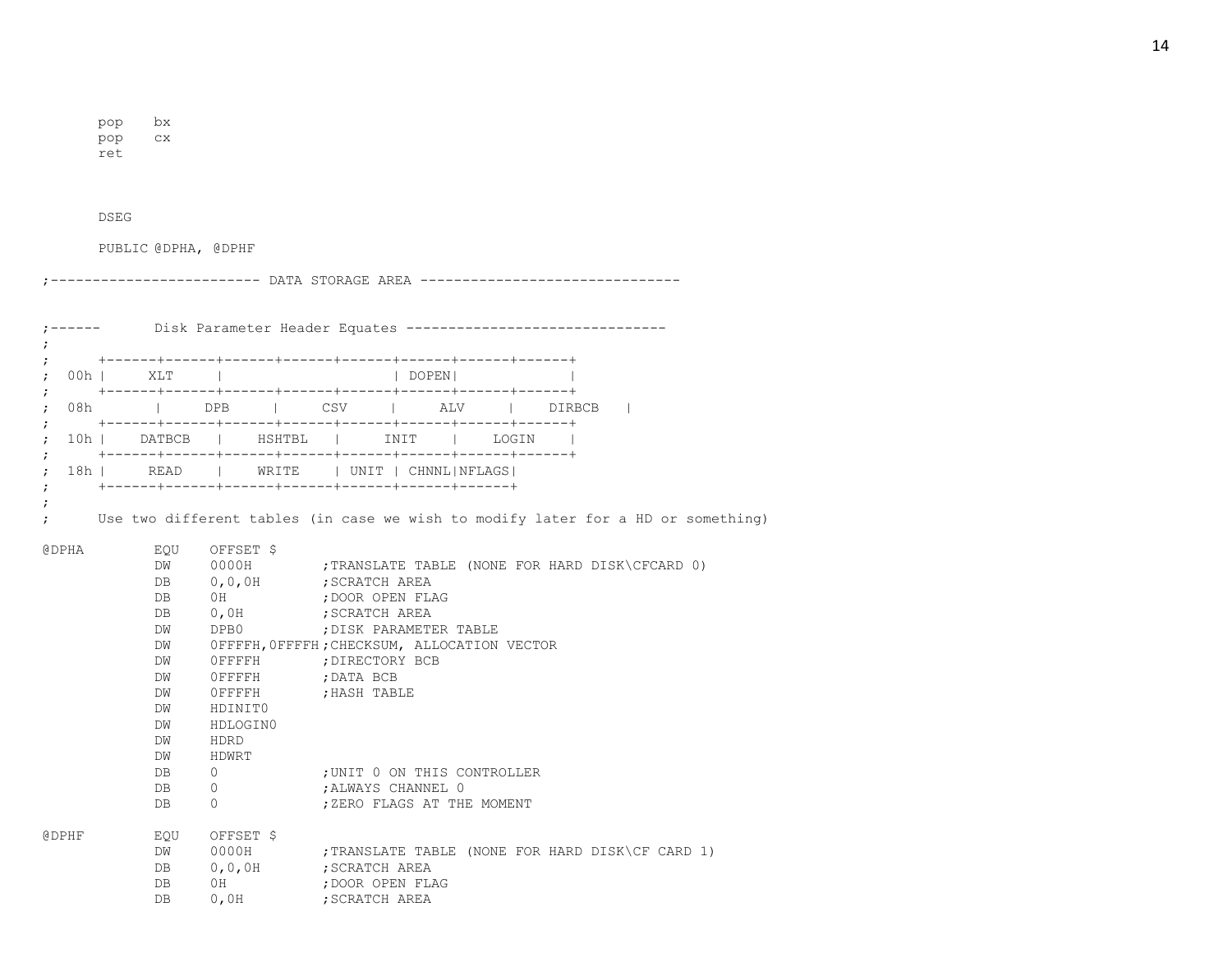|                          | DW<br>DW<br>DW<br>DW<br>DW<br>DW<br>DW<br>DW<br>DW<br>DB<br>DB<br>DB        | DPB1<br>OFFFFH<br>OFFFFH<br>OFFFFH<br>HDINIT1<br>HDLOGIN1<br>HDRD<br>HDWRT<br>$\Omega$<br>0<br>$\Omega$ | ; DISK PARAMETER TABLE<br>OFFFFH, OFFFFH; CHECKSUM, ALLOCATION VECTOR<br>; DIRECTORY BCB<br>; DATA BCB<br>; HASH TABLE<br>; UNIT 0 ON THIS CONTROLLER<br>; ALWAYS CHANNEL 0<br>; ZERO FLAGS AT THE MOMENT                                                                                                                     |
|--------------------------|-----------------------------------------------------------------------------|---------------------------------------------------------------------------------------------------------|-------------------------------------------------------------------------------------------------------------------------------------------------------------------------------------------------------------------------------------------------------------------------------------------------------------------------------|
| $\ddot{\phantom{0}}$     |                                                                             |                                                                                                         |                                                                                                                                                                                                                                                                                                                               |
| $\ddot{ }$<br>$\ddot{ }$ | <b>DPB</b>                                                                  |                                                                                                         | DISKDEF 0,0,63,0,2048,3996,1024,0,2<br>512, 61, 256, 2048, 1024, 1, 8000H                                                                                                                                                                                                                                                     |
| DPB0                     | EOU<br>DW<br>DB<br>DB<br>DB<br>DW<br>DW<br>DB<br>DB<br>DW<br>DW<br>DB<br>DB | OFFSET \$<br>61<br>4H<br>0FH<br>OH<br>0F2FH<br>3FFH<br>$0$ FFH<br>OFFH<br>8000H<br>1H<br>02H<br>03H     | ; DISK PARAMETER BLOCK<br>; PHYSICAL SECTORS/TRACK (Note CPM3 uses LOGICAL 128 byte sectors)<br>; BLOCK SHIFT<br>; BLOCK MASK (15)<br>; EXTNT MASK<br>; DISK SIZE - 1 (3887)<br>; DIRECTORY MAX (1023)<br>; ALLOCO<br>; ALLOC1<br>; CHECK SIZE (NONE)<br>; OFFSET<br>; PHYSICAL RECORD SHIFT FACTOR<br>; PHYSICAL RECORD MASK |
| $\ddot{ }$<br>DPB1       | EQU<br>DW<br>DB<br>DB<br>DB<br>DW<br>DW<br>DB<br>DB<br>DW<br>DW<br>DB<br>DB | OFFSET \$<br>61<br>4H<br>OFH<br>0H<br>0F2FH<br>3FFH<br>$0$ FFH<br>OFFH<br>8000H<br>1H<br>02H<br>03H     | ; DISK PARAMETER BLOCK<br>; SECTORS PER TRACK $(244/4=61)$<br>; BLOCK SHIFT<br>; BLOCK MASK<br>; EXTNT MASK<br>; DISK SIZE $-1$<br>; DIRECTORY MAX (1023)<br>; ALLOCO<br>; ALLOC1<br>; CHECK SIZE (NONE)<br>;OFFSET<br>; PHYSICAL RECORD SHIFT FACTOR<br>; PHYSICAL RECORD MASK                                               |
| DELAYStore               | DB                                                                          | 0H                                                                                                      | ; For Software time delay                                                                                                                                                                                                                                                                                                     |
| SAYSIGNON0<br>SAYSIGNON1 |                                                                             | DB<br>DB                                                                                                | '8 MEGA BYTE I D E HARD DISK ON DRIVE A', 0<br>'8 MEGA BYTE I D E HARD DISK ON DRIVE F', 0                                                                                                                                                                                                                                    |

15